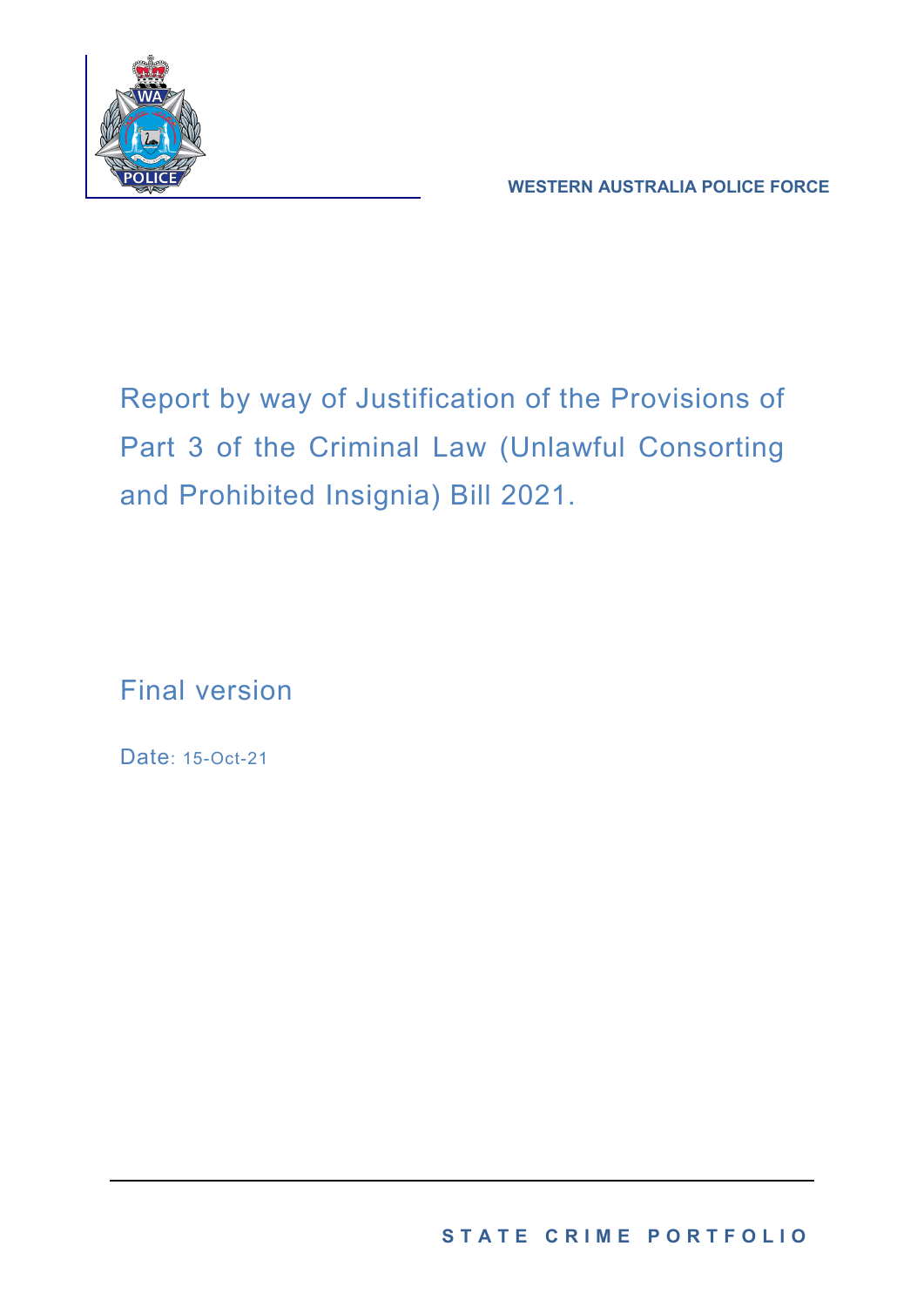# **Introduction**

Under Part 3 of the Criminal Law (Unlawful Consorting and Prohibited Insignia) Bill 2021, there are two key measures which have been proposed. First, a prohibition on the display of insignia of identified organisations in a public place. Second, a prohibition on consorting contrary to a dispersal notice by members of an identified organisation.

A provision which imposes a prohibition on the display of insignia of identified organisations, or a prohibition on consorting contrary to a dispersal notice, may be held invalid if it impermissibly burdens the implied freedom of communication on governmental and political matters, contrary to the Commonwealth Constitution.

Parliament does not generally need to provide evidence to justify the legislation it enacts. However, in *Unions NSW and ors v State of New South Wales* [2019] HCA 1 the High Court noted that this position is different in respect of laws which burden the implied freedom. Because laws which burden the implied freedom of political communication must be justified, there must be evidence of constitutional facts which justify such laws (at [45]).

A law imposing the prohibitions in Part 3 will be justified if it is reasonably appropriate and adapted to advance a legitimate purpose. To be reasonably appropriate and adapted, the law must have a rational connection to the purpose of the law; there must be no other equally effective means available to achieve the purpose which imposes a lesser burden on the implied freedom; and the importance served by the purpose must be balanced against the law's burden on the implied freedom.

# **Outlaw Motorcycle Gangs**

The Australian Institute of Criminology published a paper in March 2021 which provided a comprehensive literature review of the organisational structure, social networks and criminal activities of Outlaw Motorcycle Gangs (**OMCGs**) (Bright & Deegan 2021).

OMCGs encompass characteristics that facilitate violent crime, including their size, paramilitary hierarchical structures, criminally inclined membership, reputations for violence and hostility to outsiders. In Western Australia (**WA**), OMCG members have been increasingly implicated in a variety of high-level criminal enterprises including drug and weapons trafficking and distribution, extortion, fraud and money laundering.

# **OMCG Conflict and Risk to Community**

OMCGs are recognised as having high levels of involvement in methylamphetamine production and distribution, illicit firearms trafficking, tax evasion and money laundering, as well as serious violent crime (Australian Criminal Intelligence Commission 2017, 2015). To support and facilitate this offending, OMCGs are highly territorial and utilise intimidation and violence to exert power and control over criminal syndicates.

Violent conflict between OMCGs is common and often takes place in public, exposing members of the community to extreme risk. Most notably in 1984 an incident now known as the "Milperra Massacre" resulted in the death of seven people and a further 28 wounded when a gunfight erupted between members of the Comanchero OMCG and Bandidos OMCG in regional New South Wales.

Since 1984 there have been multiple OMCG murders, shootings, fire-bombings and violent assaults that have occurred in public places throughout Australia. This includes the recent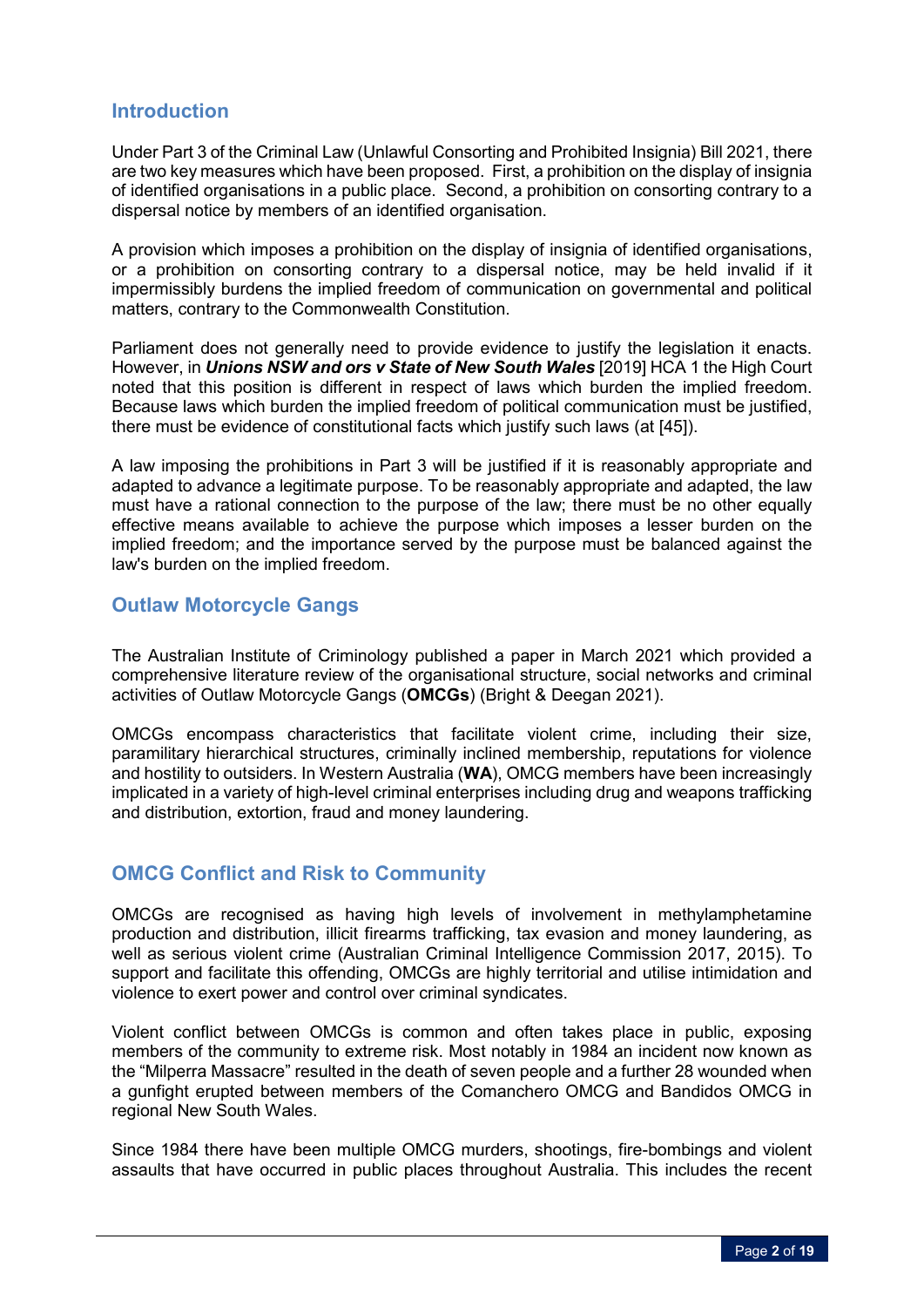Western Australian incident where Rebels OMCG President, Nickolas Martin, was fatally shot from long range while attending an event at the Kwinana Motorplex in 2020.

Prior to his death, in November 2020, the Rebels OMCG President was assaulted by a senior patched member of Hells Angels OMCG at an alfresco dining venue in Scarborough, WA. During the assault, the victim was headbutted to the face and punched 42 times to the head and face. Approximately 12 patrons were forced to move out of the vicinity of the fight as the pair knocked over chairs and tables. The Hells Angels member was charged with Fighting in Public Causing Fear and plead guilty.

Martin's death is not the only OMCG-affiliated murder in WA. In 2016 during an altercation between Coffin Cheaters OMCG (including members of City Crew Affiliate Gang) and Rebels OMCG, firearms were drawn and several shots exchanged. This resulted in multiple injuries, including three people being shot and a fatal gunshot wound to the chest of a City Crew member. A member of the Rebels OMCG was charged with one count of murder and two counts of attempted murder. No convictions were recorded as the charges were later discontinued, which is not uncommon with assaults involving OMCG members.

# **OMCG Violence and Criminal Behaviour in Western Australia**

The following table outlines recent significant criminal events involving OMCGs in Western Australia. Some of these incidents are currently before the courts or subject to active investigation (as at August 2021) and the alleged OMCG involvement is based on WA Police intelligence holdings.

| <b>Date</b>           | <b>Incident</b>                                                                         |
|-----------------------|-----------------------------------------------------------------------------------------|
| <b>26 August 2021</b> | <b>Grievous Bodily Harm</b>                                                             |
|                       | Violent assault allegedly committed by a member of the Mongols                          |
|                       | OMCG in the carpark of a Geraldton licensed premises. Victim                            |
|                       | was allegedly stabbed seven times in the arms and torso whilst                          |
|                       | trying to defend himself.                                                               |
| 23 June 2021          | <b>Robbery / Shooting Incident</b>                                                      |
|                       | Violent home invasion allegedly committed by four offenders                             |
|                       | linked to the Comanchero OMCG. Also alleged that victim                                 |
|                       | seriously assaulted and a shot fired inside the premises.                               |
| 22 June 2021          | <b>Armed Robbery / Arson</b>                                                            |
|                       | Tattooist and customer at Ellenbrook Tattoo business allegedly                          |
|                       | robbed at gunpoint. Business and offenders allegedly linked to the                      |
|                       | Rebels OMCG.                                                                            |
| <b>17 June 2021</b>   | <b>Arson</b>                                                                            |
|                       | Highway 61 OMCG clubhouse in Wellard allegedly destroyed by<br>a deliberately lit fire. |
| 17 June 2021          | <b>Kidnapping / Serious Assault</b>                                                     |
|                       | Rebels OMCG members and associates allegedly abducted a                                 |
|                       | female over a perceived debt. Also alleged that victim seriously                        |
|                       | assaulted, including having her hair cut off.                                           |
| 06 June 2021          | <b>Serious Assault and Fighting in Public</b>                                           |
|                       | Members of the Mongols OMCG allegedly involved in serious                               |
|                       | assault and brawl at a service station in Newman.                                       |
| 18 May 2021           | <b>Serious Assault</b>                                                                  |
|                       | Former Rebels OMCG member allegedly seriously assaulted in                              |
|                       | a common area at Casuarina Prison by an associate of the                                |
|                       | Rebels OMCG.                                                                            |
| 13 May 2021           | <b>Aggravated Burglary / Threats / Extortion</b>                                        |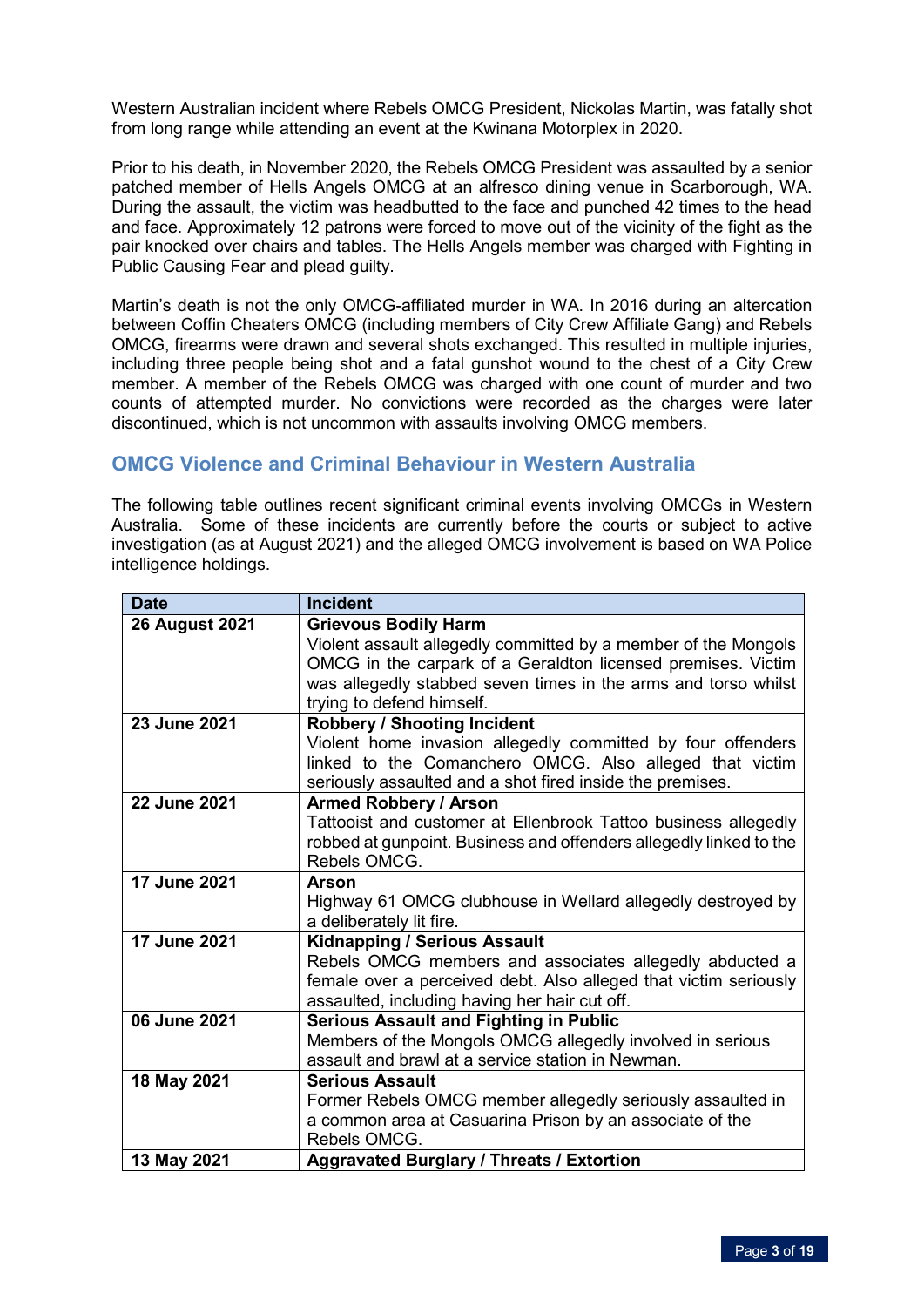| <b>Date</b>           | <b>Incident</b>                                                                                     |
|-----------------------|-----------------------------------------------------------------------------------------------------|
|                       | Several members of the Rebels OMCG allegedly forced entry to                                        |
|                       | a house and threatened the occupants over a perceived debt                                          |
|                       | and demanded money in return.                                                                       |
| 6 May 2021            | Aggravated Burglary / Serious Assault / Threats to Kill                                             |
|                       | 1 x Lone Wolf Member and 1 x associate allegedly forced entry                                       |
|                       | to a house and assaulted the occupants.                                                             |
| 29 April 2021         | <b>Shooting Incident</b>                                                                            |
|                       | Two members of the Comanchero OMCG allegedly fired several                                          |
|                       | shots into a house in Bennett Springs.                                                              |
| <b>11 March 2021</b>  | <b>Shooting Incident</b>                                                                            |
|                       | Several members of the Rock Machine OMCG allegedly fired                                            |
|                       | shots into the premises of a Mongols OMCG member in Port                                            |
|                       | Kennedy.                                                                                            |
| 2 March 2021          | <b>Shooting Incident</b>                                                                            |
|                       | Offenders allegedly fired multiple shots into the garage and                                        |
|                       | vehicle of a Hells Angels OMCG member narrowly missing his                                          |
|                       | girlfriend and her child.                                                                           |
| 12 December 2020      | <b>Murder</b>                                                                                       |
|                       | Rebels OMCG President fatally shot at the Kwinana Motorplex                                         |
|                       | during a motorsport event attended by members of the public.                                        |
|                       | The bullet exited the victim's body, struck another male person                                     |
| 5 November 2020       | and caused a ricochet that injured a child.                                                         |
|                       | <b>Cash Seizure</b>                                                                                 |
|                       | 2 x Trucks stopped                                                                                  |
|                       | 1 x truck stopped in Coolgardie, locating \$13.2 million in cash                                    |
|                       | allegedly concealed in compartments in trailer being driven by<br>one member of the Lone Wolf OMCG. |
|                       | 1 x truck stopped in Meckering, locating \$2.94 million in cash                                     |
|                       | concealed in compartments in trailer being driven by one                                            |
|                       | member of Lone Wolf OMCG                                                                            |
| 24 November 2020      | <b>Fighting in Public</b>                                                                           |
|                       | Rebels OMCG President allegedly attacked and assaulted by a                                         |
|                       | Hells Angels OMCG member while attending a café in                                                  |
|                       | Scarborough.                                                                                        |
| 11 September 2020     | Deprivation of Liberty / Threats to Kill                                                            |
|                       | Mongols OMCG member allegedly lured his ex-partner to a                                             |
|                       | service station in Bertram where he allegedly assaulted her, and                                    |
|                       | held a gun to her before firing the weapon in her direction.                                        |
|                       | Inquiries over matter led police to execute a search warrant in                                     |
|                       | Shoalwater, locating 4 x rifles, 1 x shotgun, 2 x silencer. Mongols                                 |
|                       | member charged                                                                                      |
| <b>26 August 2020</b> | <b>Serious Assault and Robbery</b>                                                                  |
|                       | A member of Gypsy Joker OMCG assaulted an adult male with                                           |
|                       | learning difficulties for wearing a "Sons of Anarchy" jacket. The                                   |
|                       | offender punched and kicked the victim before stealing his                                          |
|                       | jacket, stating "I earned my patch, you didn't"                                                     |
| 27 July 2020          | <b>Arson</b>                                                                                        |
|                       | Offenders allegedly set fire to a house and vehicle in Brigadoon                                    |
|                       | linked to the Mongols OMCG.                                                                         |
| 25 June 2020          | <b>Firearms Incident</b>                                                                            |
|                       | Former Queensland Bandido OMCG member and Western                                                   |
|                       | Australia Rebels OMCG associate arrested after a city-wide                                          |
|                       | search after allegedly making threats online to Police Officers                                     |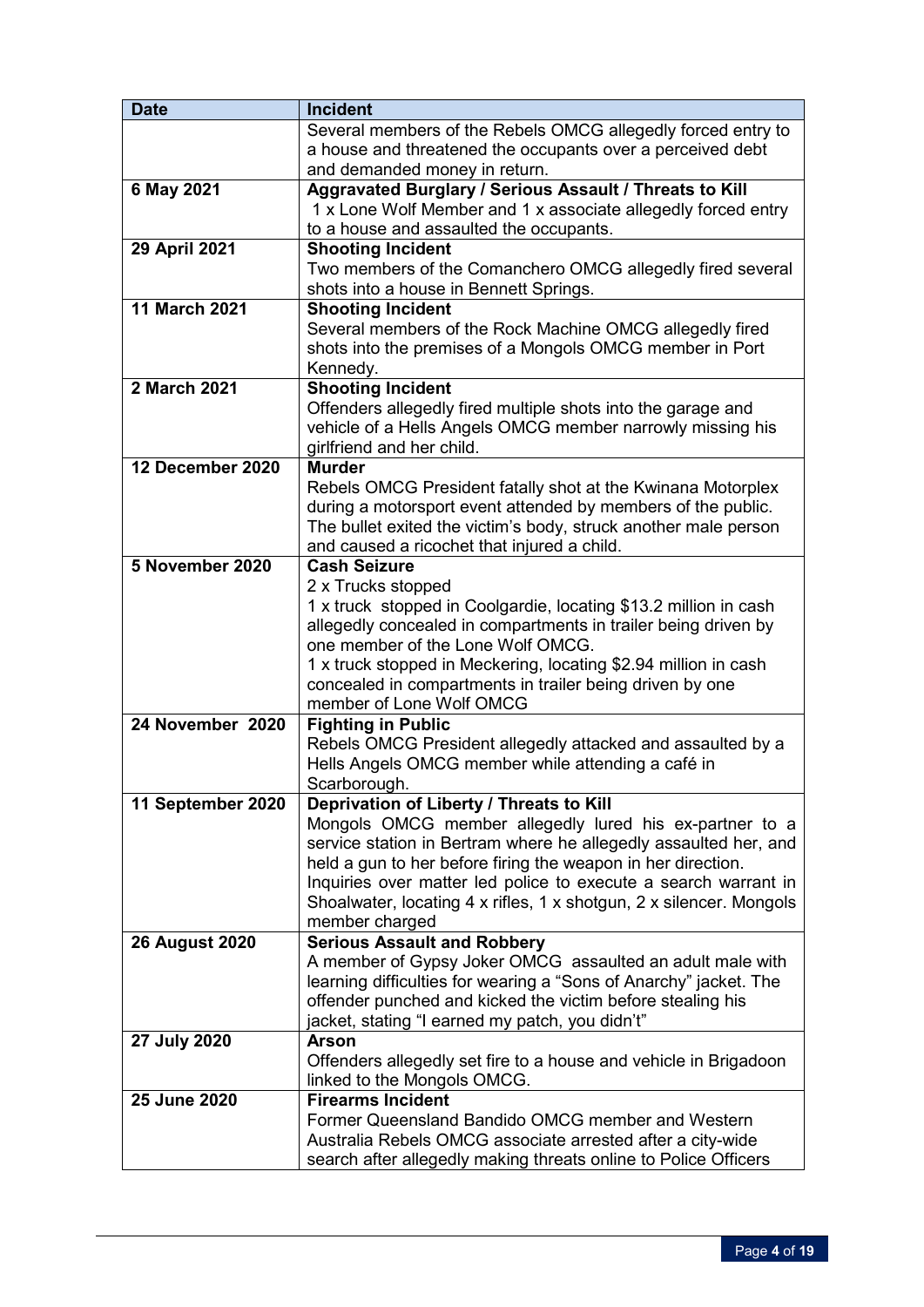| <b>Date</b>  | <b>Incident</b>                                               |  |  |  |
|--------------|---------------------------------------------------------------|--|--|--|
|              | while in possession of a sawn-off shotgun. Firearm recovered  |  |  |  |
|              | and found to be real.                                         |  |  |  |
| 21 June 2020 | <b>Serious Assault</b>                                        |  |  |  |
|              | Lone Wolf OMCG nominee (former patched Coffin Cheater         |  |  |  |
|              | member) allegedly attacked and struck with an axe in front of |  |  |  |
|              | members of the public at the Fraser Suites, Perth.            |  |  |  |
| 08 June 2020 | <b>Attempted Murder</b>                                       |  |  |  |
|              | Comanchero OMCG member allegedly shot his partner in the      |  |  |  |
|              | back four times before shooting himself in the head.          |  |  |  |

# **OMCG Prosecutions and Imprisonment in Western Australia**

WA Police currently records 431 verified OMCG members, however due to recent membership movements within gangs, this number is not truly indicative of current gang membership in WA. When the emerging gangs such as the Mongrel Mob and Black Power are included in the numbers, it is likely that gang membership in WA exceeds 700.

During the 2020/2021 financial year, the WA Police Gang Crime Squad charged 355 persons with a total of 1,045 offences. Of the persons charged, 132 were verified OMCG members and 161 were identified as close associates of OMCGs. Since December 2020 to August 2021 Gang Crime Squad has executed 286 Search Warrants and charged 271 persons for 798 offences. As a result of this work, 92 firearms have been seized from OMCG members and associates.

In addition to prosecutions, the Gang Crime Squad seized \$15.4 million dollars in cash, 28 kilograms of methylamphetamine, five kilograms of cocaine and three kilograms of MDMA as part of ongoing operations relating to OMCG members. This included the seizure of \$13.2 million which, to date, is the largest single cash seizure by an Australian law enforcement agency.

A significant number of the 431 verified OMCG members in WA are incarcerated as either sentenced prisoners or currently held on remand. As this number varies on a daily basis, the following snapshot represents the details of verified OMCG members incarcerated on 21 June, 2021.

| <b>OMCG</b>            | <b>Status</b> | Offence(s)/Alleged offence(s) |
|------------------------|---------------|-------------------------------|
| <b>Coffin Cheaters</b> | Remand        | Robbery                       |
| Comanchero             | Sentenced     | Kidnapping / Drugs            |
| Comanchero             | Sentenced     | <b>Drugs</b>                  |
| Comanchero             | Sentenced     | Robbery                       |
| Comanchero             | Sentenced     | Drugs / Firearms              |
| Comanchero             | Sentenced     | Assault / Firearms            |
| Comanchero             | Sentenced     | <b>Assault / Firearms</b>     |
| Comanchero             | Sentenced     | Traffic offences.             |
| Comanchero             | Sentenced     | <b>Steal Motor Vehicle</b>    |
| Comanchero             | Remand        | Drugs                         |
| Comanchero             | Remand        | <b>Drugs</b>                  |
| Comanchero             | Remand        | <b>Drugs</b>                  |
| Comanchero             | Remand        | Burglary / Assault            |
| Comanchero             | Remand        | With intent to harm.          |
| <b>Hells Angels</b>    | Remand        | <b>Drugs</b>                  |
| Lone Wolf              | Sentenced     | Drugs / Firearms              |
| Lone Wolf              | Sentenced     | <b>Drugs</b>                  |
| Lone Wolf              | Remand        | <b>Drugs</b>                  |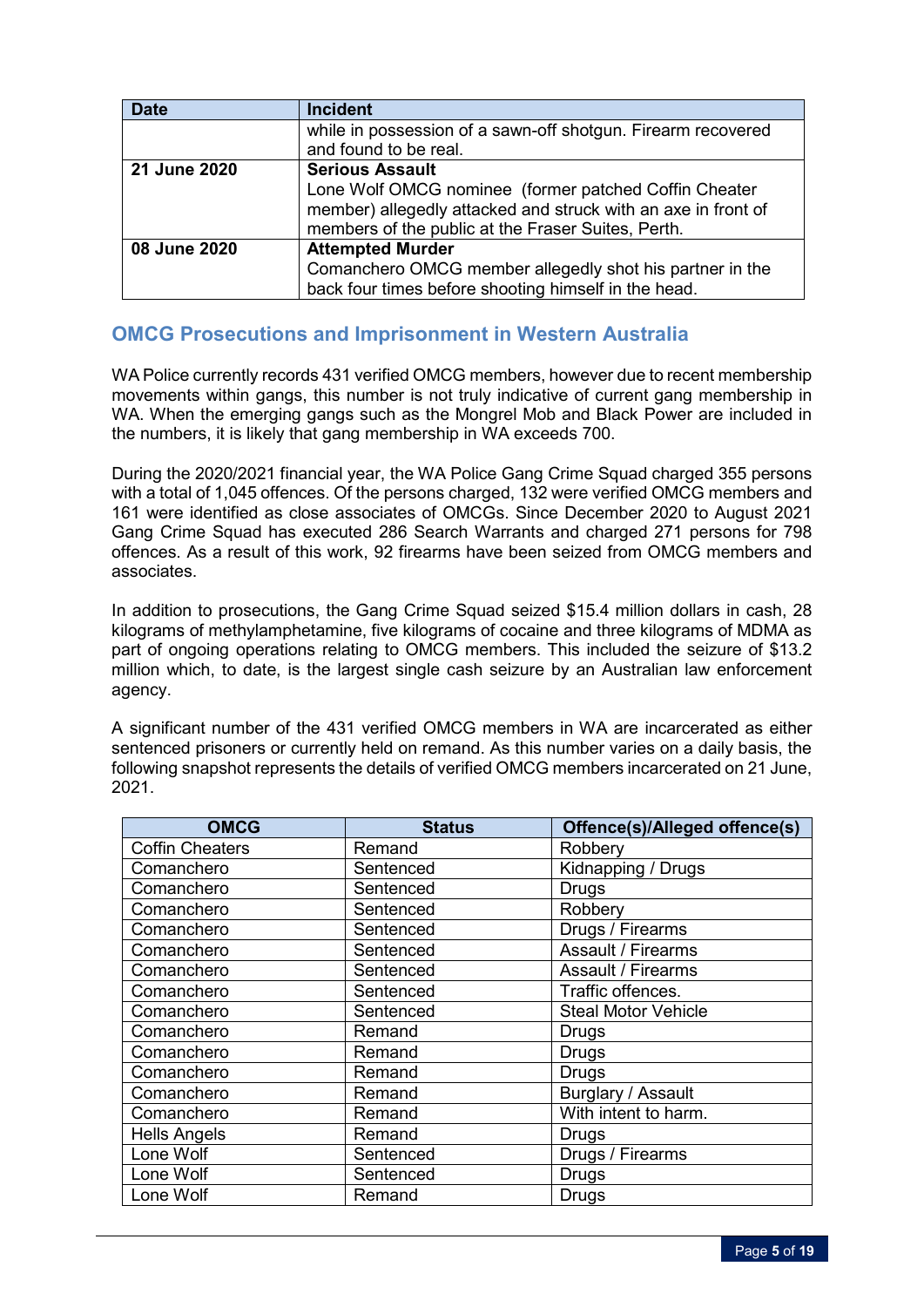| <b>OMCG</b>         | <b>Status</b> | Offence(s)/Alleged offence(s)    |  |
|---------------------|---------------|----------------------------------|--|
| Lone Wolf           | Remand        | Money laundering                 |  |
| Mongols             | Sentenced     | <b>Drugs</b>                     |  |
| Mongols             | Sentenced     | <b>Drugs</b>                     |  |
| Mongols             | Sentenced     | Assault                          |  |
| Mongols             | Sentenced     | <b>Drugs</b>                     |  |
| Mongols             | Sentenced     | Drugs / Firearms / Assault       |  |
| Mongols             | Sentenced     | Assault / Burglary / Robbery     |  |
| Mongols             | Sentenced     | <b>Burglary</b>                  |  |
| Mongols             | Sentenced     | Arson / Assault                  |  |
| Mongols             | Sentenced     | Robbery / Burglary               |  |
| Mongols             | Remand        | Kidnapping / Assault             |  |
| Mongols             | Remand        | Drugs / Sexual Assault           |  |
| Mongols             | Remand        | <b>Drugs</b>                     |  |
| Mongols             | Remand        | Assault / Sexual Assault         |  |
| <b>Nomads</b>       | Sentenced     | Robbery                          |  |
| <b>Nomads</b>       | Sentenced     | Drugs / Firearms                 |  |
| <b>Nomads</b>       | Sentenced     | PWISS (cannabis).                |  |
| <b>Nomads</b>       | Sentenced     | Firearms                         |  |
| <b>Nomads</b>       | Remand        | Assault / Threats                |  |
| <b>Nomads</b>       | Remand        | Drugs                            |  |
| <b>Nomads</b>       | Remand        | <b>Sexual Assault / Firearms</b> |  |
| <b>Nomads</b>       | Remand        | Robbery / Firearms / Assault     |  |
| Nomads              | Remand        | Sexual Assault / Strangulation   |  |
| <b>Rebels</b>       | Sentenced     | Threats / Drugs                  |  |
| <b>Rebels</b>       | Sentenced     | Drugs                            |  |
| <b>Rebels</b>       | Sentenced     | <b>Drugs</b>                     |  |
| <b>Rebels</b>       | Sentenced     | Robbery / Assault                |  |
| <b>Rebels</b>       | Sentenced     | Kidnapping                       |  |
| <b>Rebels</b>       | Sentenced     | <b>Drugs</b>                     |  |
| <b>Rebels</b>       | Sentenced     | Assault / Firearms/ Burglary     |  |
| <b>Rebels</b>       | Sentenced     | Kidnapping                       |  |
| <b>Rebels</b>       | Sentenced     | Assault                          |  |
| <b>Rebels</b>       | Sentenced     | Reckless Driving (pursuit)       |  |
| <b>Rebels</b>       | Sentenced     | Murder                           |  |
| <b>Rebels</b>       | Sentenced     | Assault / Burglary               |  |
| <b>Rebels</b>       | Remand        | Threats / Firearms               |  |
| <b>Rebels</b>       | Remand        | <b>Burglary / Extortion</b>      |  |
| <b>Rebels</b>       | Remand        | Drugs / Firearms                 |  |
| Rock Machine        | Sentenced     | Assault                          |  |
| <b>Rock Machine</b> | Remand        | Drugs / Firearms                 |  |
| <b>Rock Machine</b> | Remand        | Assault                          |  |
| <b>Rock Machine</b> | Remand        | Firearms                         |  |
| <b>Rock Machine</b> | Remand        | Criminal damage                  |  |
| <b>Rock Machine</b> | Remand        | Assault / Burglary / Drugs       |  |
| <b>Rock Machine</b> | Remand        | Firearms / Criminal Damage       |  |
| <b>Rock Machine</b> | Remand        | Firearms / Criminal Damage       |  |
| <b>Rock Machine</b> | Remand        | <b>Criminal Damage</b>           |  |
| <b>Rock Machine</b> | Remand        | Robbery / Threats / Burglary     |  |
| Rock Machine        | Remand        | Drugs                            |  |

As demonstrated in the above table, 67 of the 431 verified OMCG members were incarcerated as at 21 June 2021 (36 sentenced, 31 remand). This represents 16% of the total verified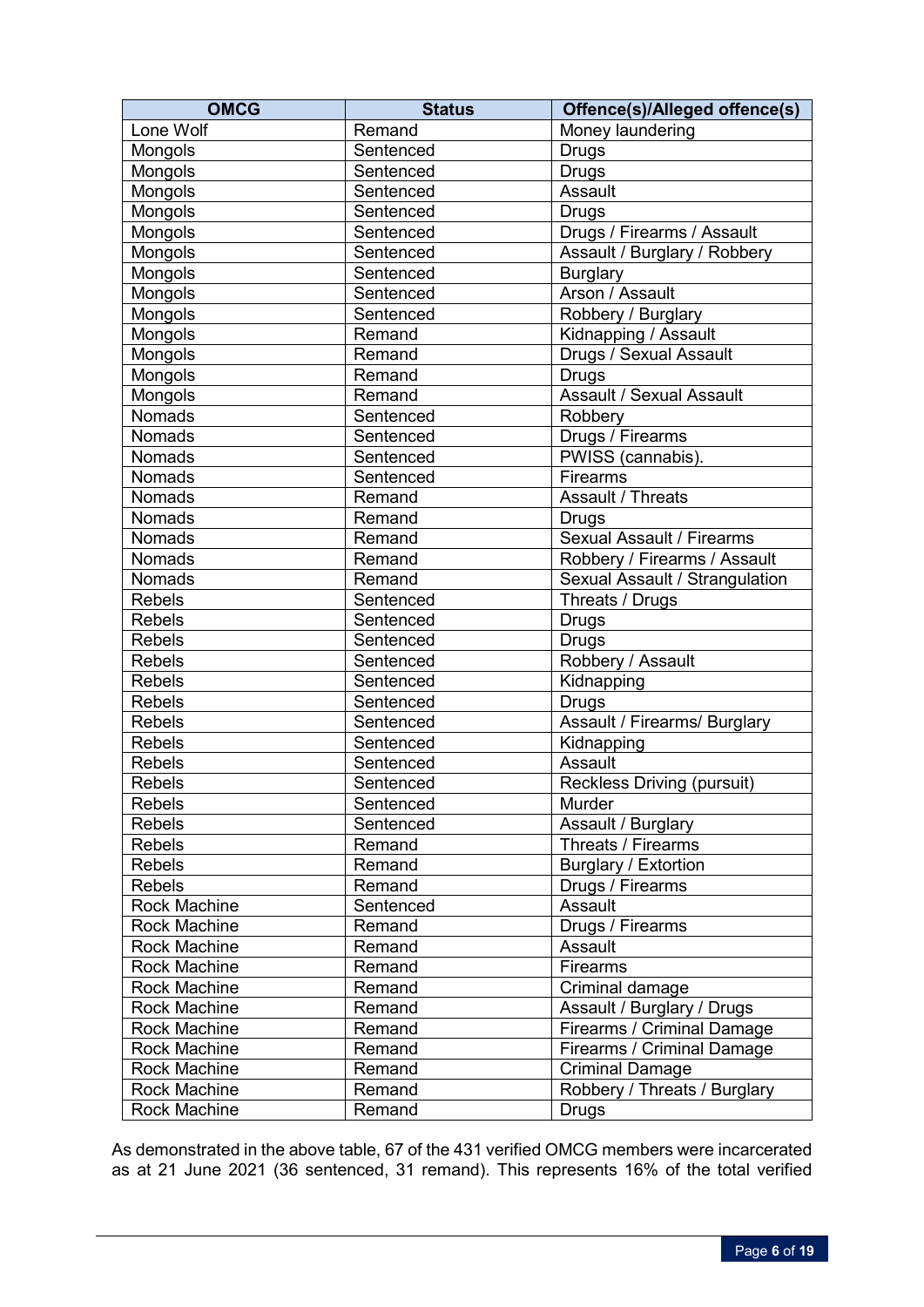OMCG members. There is also a large number of former OMCG members in prison who have ceased to be members only as a result of their long-term imprisonment.

## **Identified Organisations**

The 46 *Identified Organisations* proposed for inclusion in the Bill fall into four categories:

- OMCGs recognised as having a presence within Western Australia
- OMCGs recognised as having a presence within Australia
- OMCG Affiliate Gangs (also known as 'feeder clubs')
- Street Gangs

## **OMCG in WA and Australia**

WA Police Force has proposed that each of the 38 OMCGs listed by the Australian Criminal Intelligence Commission (**ACIC**) OMCG Identification Chart (ACIC 2020) be listed as identified organisations.Each OMCG listed on the Chart has gone through an assessment process to be deemed an OMCG, which is defined as being a motorcycle club whose members use the club, its reputation or its membership for criminal activity.

For a gang to be recognised as an OMCG, each gang is assessed and approved by the National Taskforce Morpheus (Morpheus). Morpheus is a joint initiative of all Australian law enforcement agencies and Commonwealth partners targeting the highest risk outlaw motorcycle gang risks to Australia. This includes all Australian state and territory police, the Australian Federal Police National Anti-Gangs Squad and New Zealand Police. Morpheus was established to support an enhanced national response to the threat posed by OMCGs and to take multiagency action with a focus on cross-border serious criminal activity.

Members of Morpheus can request to have a particular gang considered for inclusion as an OMCG by the taskforce. The gang is then assessed by Morpheus against several indicators, including club identity and ideology and involvement in planning or facilitating criminal activity. If a gang is deemed to meet the indicators, it is added to the Outlaw Motorcycle Gang Identification Chart of OMCGs operating in Australia. The most recent assessment of Outlaw Motorcycle Gangs identified 38 OMCGs operating in Australia, of which 17 currently have members or a presence in WA (ACIC 2020).

Each of the 38 OMCGs has been proposed as an identified organisation. OMCGs in Australia are volatile and dynamic in nature and gangs often move, take over, open or close chapters without warning. OMCGs are also known to travel nationally on "runs" as a display of strength. It is therefore considered appropriate to include all of the Australian OMCGs within the WA legislation to ensure that these gangs can be appropriately managed should they choose to establish a presence in, or travel to, WA

## **Affiliate Gangs**

Six Affiliate Gangs in Western Australia have been proposed as identified organisations. An affiliate gang (also known as a 'feeder club' in some instances) is a unique gang with its own hierarchy and insignia which is aligned to and affiliated with a specific OMCG. Affiliate Gangs function as a recruitment source for the OMCGs to grow their membership, and support their activities.

WA Police Force has identified Affiliate Gangs based on contemporary holdings from police systems. Each Affiliate Gang proposed as an identified organisation has been identified as having an established link with an OMCG and a presence in WA and has been assessed in regards to criminality of individual members; organisational criminality; use of insignia; and affiliation with OMCGs.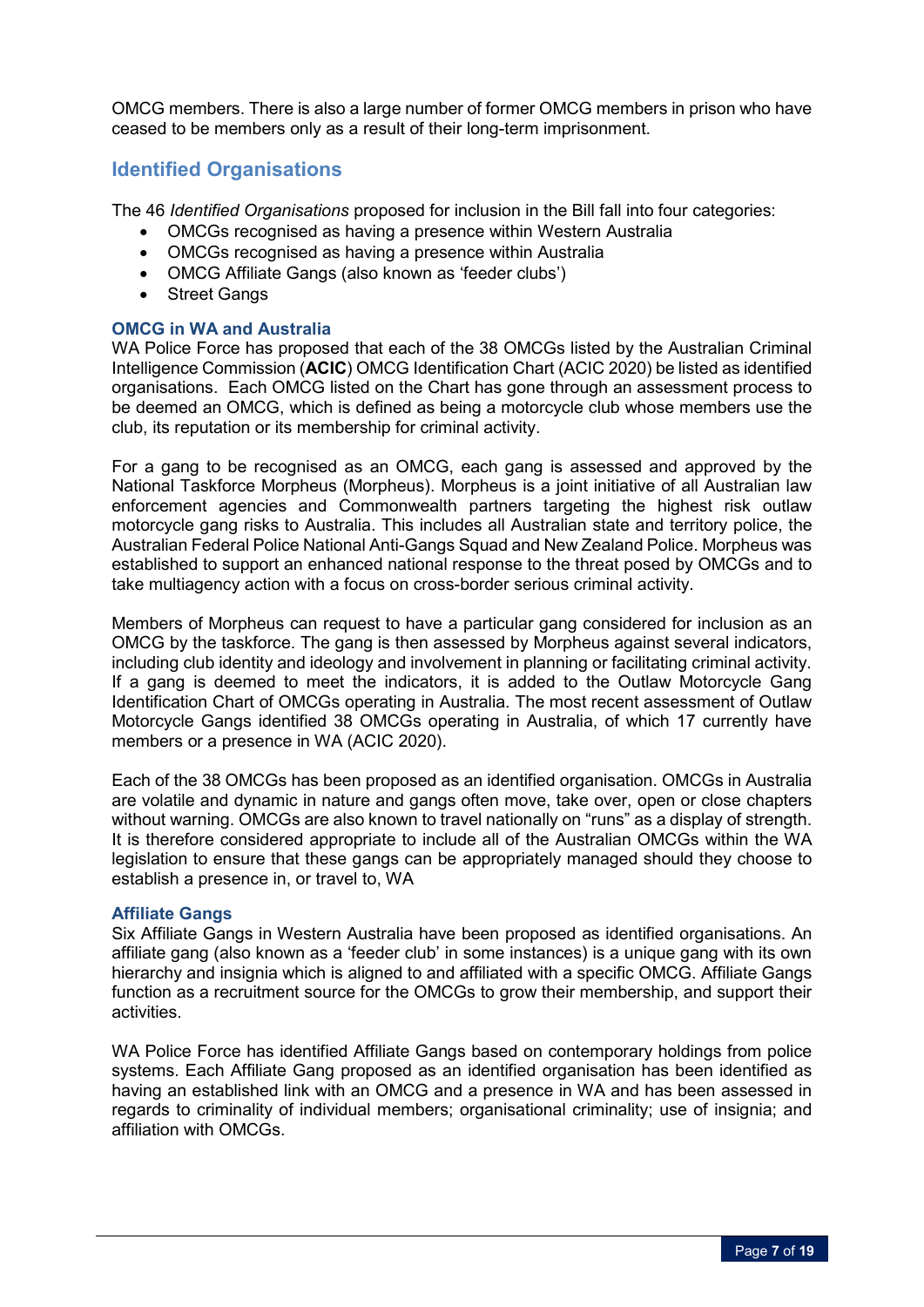## **Street Gangs**

Two Street Gangs have been proposed as identified organisations. Street gangs are similar to OMCGs however they may not have a clearly defined link to motorcycle ownership and may not be bound by the same strict hierarchical structure as OMCGs (such as a President, Sergeant-at-Arms, Treasurer etc). Similar to OMCGs, Street gangs wear insignia and use their club, its reputation or membership for criminal activity.

WA Police Force has identified Street Gangs based on contemporary holdings from police systems and ACIC reports. Each Street Gang proposed as an identified organisation has been assessed in regards to criminality of individual members; organisational criminality; use of insignia; and affiliation with OMCGs; and has been identified as using their club, its reputation or membership for criminal activity.

It should be noted that to date, membership to Affiliate and Street Gangs has not been verified to the same extent as OMCGs. However, based on current holdings, there are approximately 300 members across the eight Affiliate/Street gangs being proposed as identified organisations. This brings the total membership of proposed identified organisations in WA to approximately 730. This number would be significantly higher if unverified members were included.

# **List of Identified Organisations**

The following table sets out the organisations listed as identified organisations in the Criminal Law (Unlawful Consorting and Prohibited Insignia) Bill 2021, the type of organisation and the reason for their inclusion.

Each of the 46 identified organisations has their own insignia. This can be represented by 'colours' where patches representing the gang's emblem and the member's activities/associations are sewn onto specific clothing items, commonly leather or denim vests. Insignia can also be displayed as 'soft colours' where logos or representative wording is printed on clothing such as t-shirts and jumpers. An example of each gang's insignia is included in the table.

|                                   | <b>Outlaw Motorcycle Gang (OMCG) - WA</b> |           |                         |                                                 |  |
|-----------------------------------|-------------------------------------------|-----------|-------------------------|-------------------------------------------------|--|
| <b>Identified</b><br>Organisation |                                           | Insignia  | <b>Description/Type</b> | <b>Reason for inclusion</b>                     |  |
| 1                                 | Comanchero                                |           | <b>OMCG</b>             | <b>ACIC OMCG</b><br><b>Identification Chart</b> |  |
| $\overline{2}$                    | <b>Hells Angels</b>                       | <b>MC</b> | <b>OMCG</b>             | <b>ACIC OMCG</b><br><b>Identification Chart</b> |  |
| 3                                 | <b>Bandidos</b>                           |           | <b>OMCG</b>             | <b>ACIC OMCG</b><br><b>Identification Chart</b> |  |

## **Table 1: List of Identified Organisations**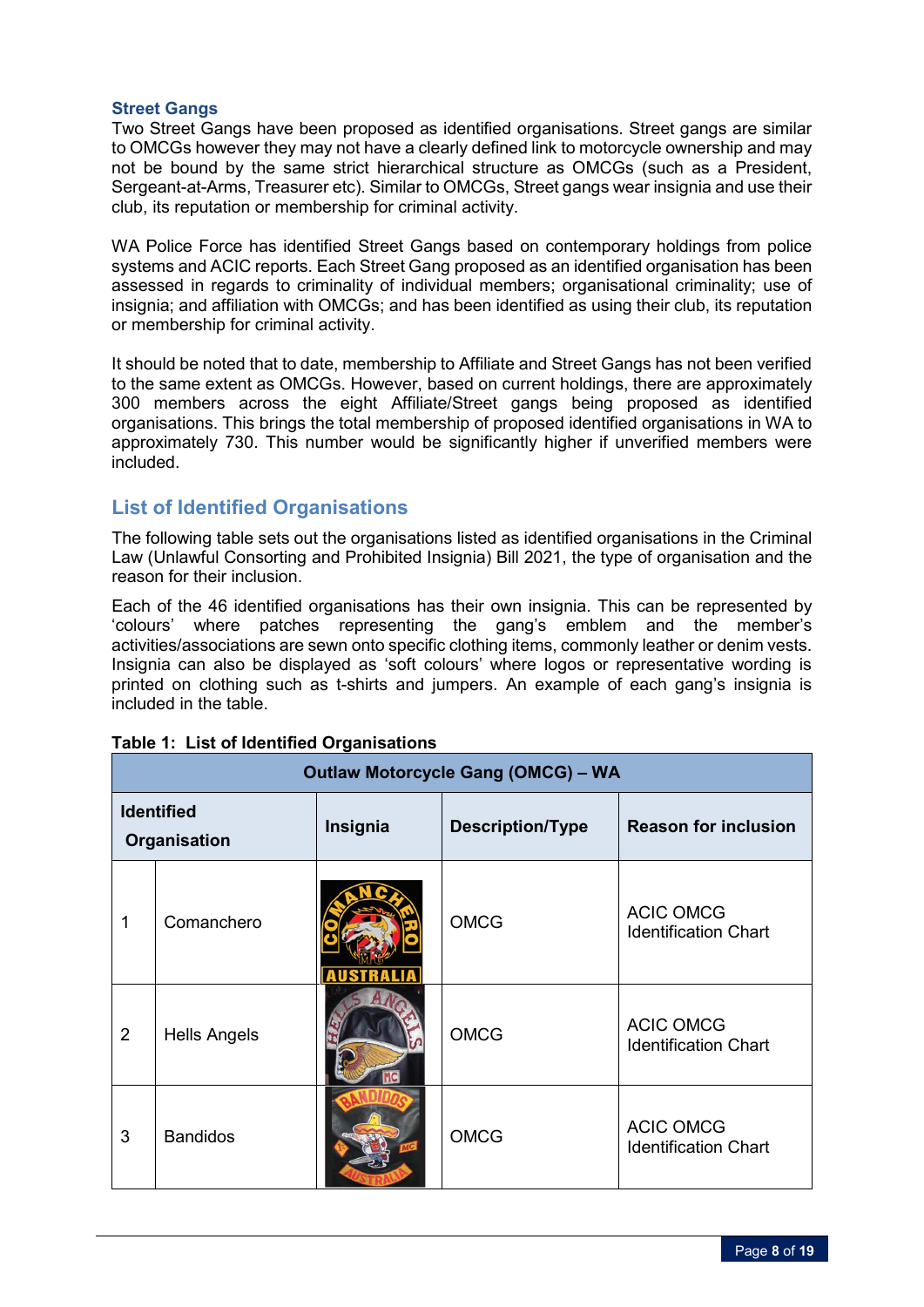| $\overline{4}$ | Mongols                | MONGOLS              | <b>OMCG</b> | <b>ACIC OMCG</b><br><b>Identification Chart</b> |
|----------------|------------------------|----------------------|-------------|-------------------------------------------------|
| 5              | <b>Rebels</b>          |                      | <b>OMCG</b> | <b>ACIC OMCG</b><br><b>Identification Chart</b> |
| 6              | Finks                  |                      | <b>OMCG</b> | <b>ACIC OMCG</b><br><b>Identification Chart</b> |
| $\overline{7}$ | Lone Wolf              |                      | <b>OMCG</b> | <b>ACIC OMCG</b><br><b>Identification Chart</b> |
| 8              | Outlaws                | outlan.<br>Australit | <b>OMCG</b> | <b>ACIC OMCG</b><br><b>Identification Chart</b> |
| 9              | Nomads                 |                      | <b>OMCG</b> | <b>ACIC OMCG</b><br><b>Identification Chart</b> |
| 10             | Gypsy Joker            |                      | <b>OMCG</b> | <b>ACIC OMCG</b><br><b>Identification Chart</b> |
| 11             | Gods Garbage           |                      | <b>OMCG</b> | <b>ACIC OMCG</b><br><b>Identification Chart</b> |
| 12             | <b>Club Deroes</b>     | QAIR DEFOIS          | <b>OMCG</b> | <b>ACIC OMCG</b><br><b>Identification Chart</b> |
| 13             | <b>Coffin Cheaters</b> | <b>EIN CHEA</b>      | OMCG        | <b>ACIC OMCG</b><br><b>Identification Chart</b> |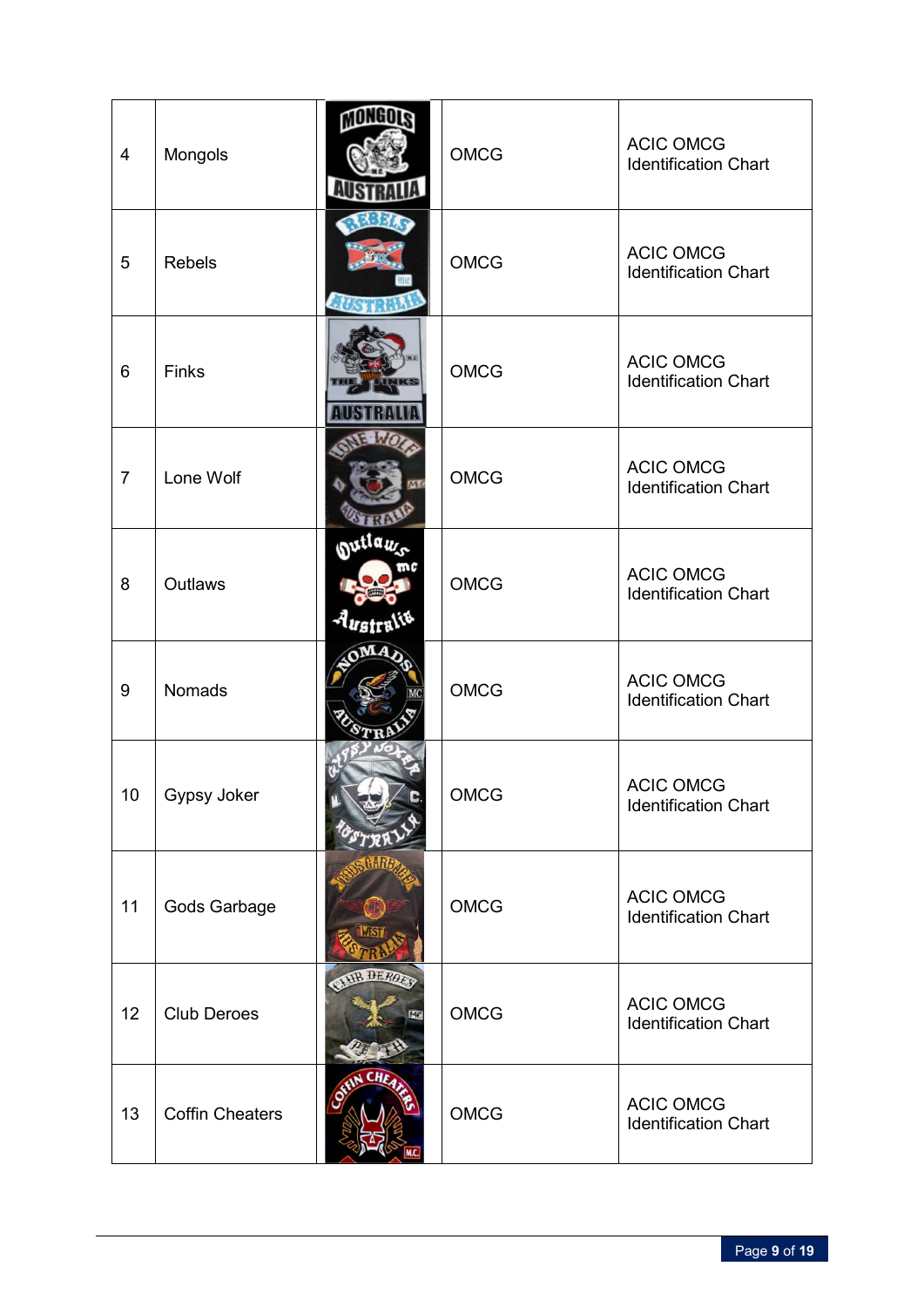| 14 | <b>Diablos</b>      |                    | <b>OMCG</b>                                      | <b>ACIC OMCG</b><br><b>Identification Chart</b> |
|----|---------------------|--------------------|--------------------------------------------------|-------------------------------------------------|
| 15 | Highway 61          |                    | <b>OMCG</b>                                      | <b>ACIC OMCG</b><br><b>Identification Chart</b> |
| 16 | <b>Rock Machine</b> |                    | <b>OMCG</b>                                      | <b>ACIC OMCG</b><br><b>Identification Chart</b> |
| 17 | Satudarah           |                    | <b>OMCG</b>                                      | <b>ACIC OMCG</b><br><b>Identification Chart</b> |
|    |                     |                    | <b>Outlaw Motorcycle Gang (OMCG) - Australia</b> |                                                 |
| 18 | <b>Black Uhlans</b> |                    | <b>OMCG</b>                                      | <b>ACIC OMCG</b><br><b>Identification Chart</b> |
| 19 | <b>Bros</b>         |                    | <b>OMCG</b>                                      | <b>ACIC OMCG</b><br><b>Identification Chart</b> |
| 20 | Descendants         | <b>og Scenbant</b> | <b>OMCG</b>                                      | <b>ACIC OMCG</b><br><b>Identification Chart</b> |
| 21 | Devil's Henchmen    |                    | <b>OMCG</b>                                      | <b>ACIC OMCG</b><br><b>Identification Chart</b> |
| 22 | <b>Foolish Few</b>  |                    | <b>OMCG</b>                                      | <b>ACIC OMCG</b><br><b>Identification Chart</b> |
| 23 | <b>Fourth Reich</b> |                    | <b>OMCG</b>                                      | <b>ACIC OMCG</b><br><b>Identification Chart</b> |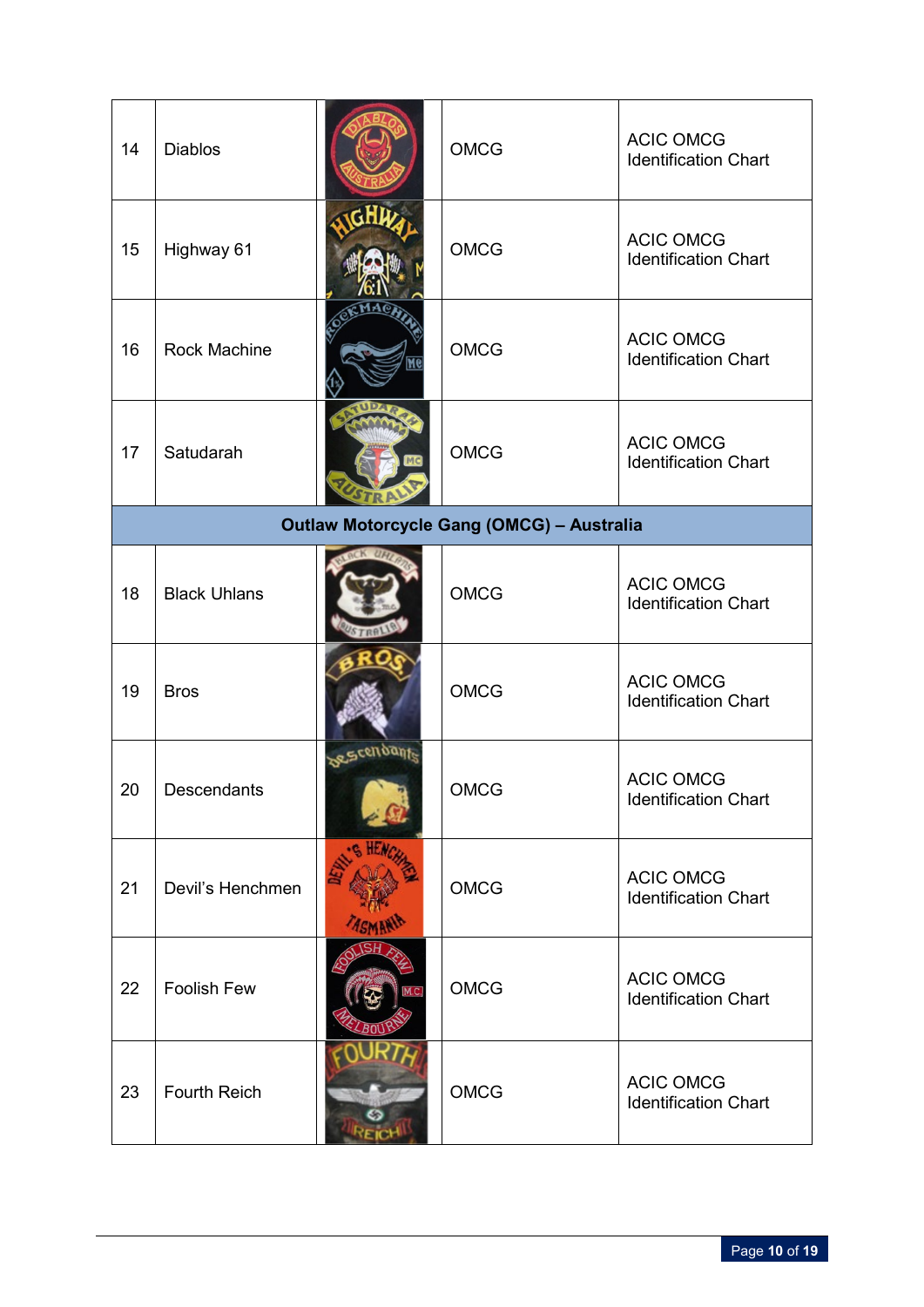| 24 | Gladiators             |                                | <b>OMCG</b> | <b>ACIC OMCG</b><br><b>Identification Chart</b> |
|----|------------------------|--------------------------------|-------------|-------------------------------------------------|
| 25 | Highwaymen             | <b>HIGHWAYMEN</b>              | <b>OMCG</b> | <b>ACIC OMCG</b><br><b>Identification Chart</b> |
| 26 | Huns                   |                                | <b>OMCG</b> | <b>ACIC OMCG</b><br><b>Identification Chart</b> |
| 27 | Immortals              | <b>MMORT</b><br><b>AUSTRAL</b> | <b>OMCG</b> | <b>ACIC OMCG</b><br><b>Identification Chart</b> |
| 28 | Iron Horsemen          |                                | <b>OMCG</b> | <b>ACIC OMCG</b><br><b>Identification Chart</b> |
| 29 | Life and Death         |                                | <b>OMCG</b> | <b>ACIC OMCG</b><br><b>Identification Chart</b> |
| 30 | <b>Mobshitters</b>     |                                | <b>OMCG</b> | <b>ACIC OMCG</b><br><b>Identification Chart</b> |
| 31 | <b>Odin's Warriors</b> |                                | <b>OMCG</b> | <b>ACIC OMCG</b><br><b>Identification Chart</b> |
| 32 | Outcasts               |                                | <b>OMCG</b> | <b>ACIC OMCG</b><br><b>Identification Chart</b> |
| 33 | Phoenix                |                                | <b>OMCG</b> | <b>ACIC OMCG</b><br><b>Identification Chart</b> |
| 34 | <b>Red Devils</b>      |                                | <b>OMCG</b> | <b>ACIC OMCG</b><br><b>Identification Chart</b> |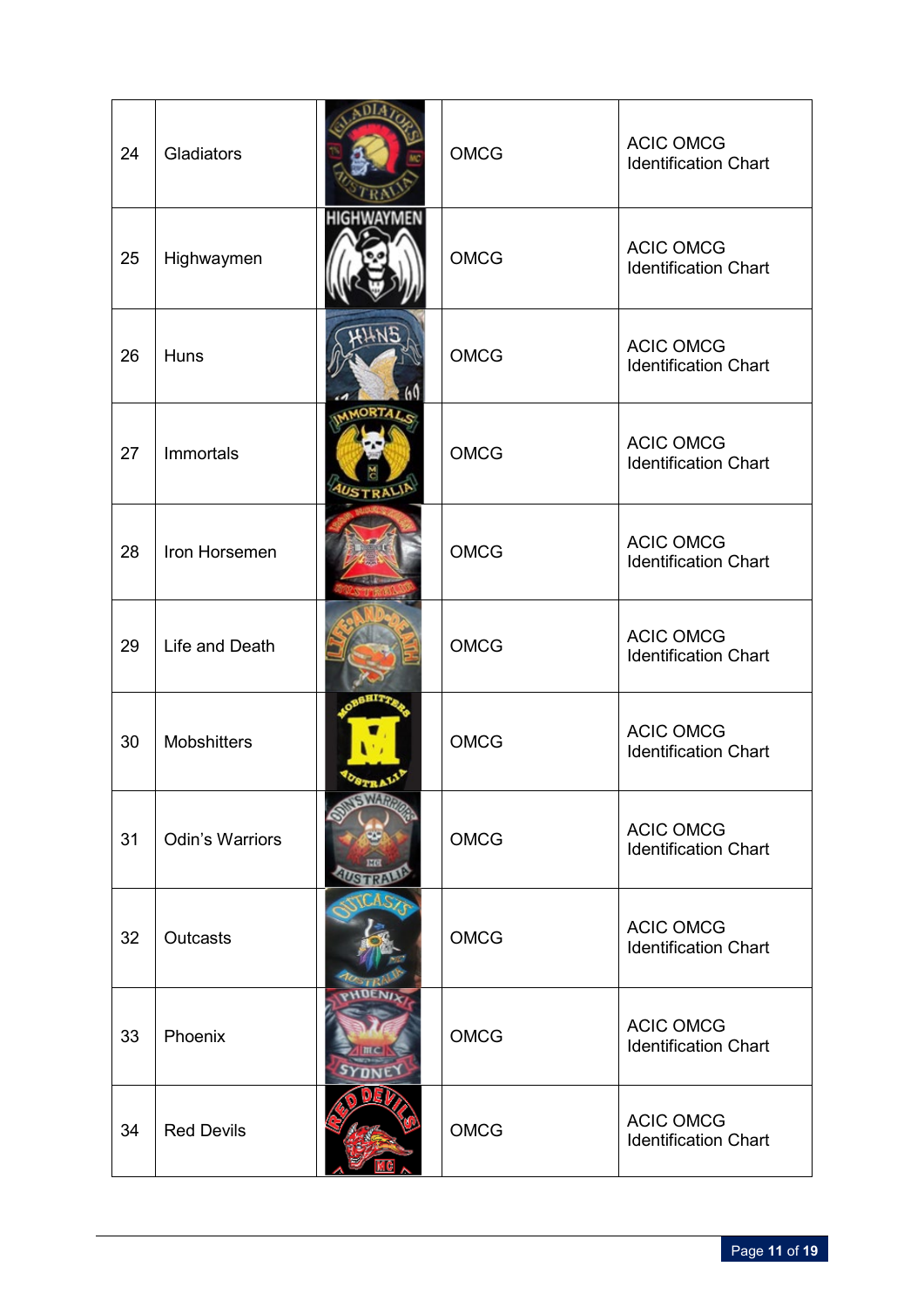| 35 | Renegades                |       | <b>OMCG</b>                   | <b>ACIC OMCG</b><br><b>Identification Chart</b> |  |
|----|--------------------------|-------|-------------------------------|-------------------------------------------------|--|
| 36 | Satan's Riders           |       | <b>OMCG</b>                   | <b>ACIC OMCG</b><br><b>Identification Chart</b> |  |
| 37 | Vigilantes               |       | <b>OMCG</b>                   | <b>ACIC OMCG</b><br><b>Identification Chart</b> |  |
| 38 | Vikings                  |       | <b>OMCG</b>                   | <b>ACIC OMCG</b><br><b>Identification Chart</b> |  |
|    |                          |       | <b>Affiliate Gangs</b>        |                                                 |  |
| 39 | 77 Crew                  |       | <b>OMCG Affiliate</b><br>Gang | <b>WA Police Force</b><br>holdings              |  |
| 40 | <b>7/10 Crew</b>         |       | <b>OMCG Affiliate</b><br>Gang | <b>WA Police Force</b><br>holdings              |  |
| 41 | <b>Raiders</b>           | PERTH | <b>OMCG Affiliate</b><br>Gang | <b>WA Police Force</b><br>holdings              |  |
| 42 | <b>Connected Crew</b>    |       | <b>OMCG Affiliate</b><br>Gang | <b>WA Police Force</b><br>holdings              |  |
| 43 | <b>City Crew</b>         |       | <b>OMCG Affiliate</b><br>Gang | <b>WA Police Force</b><br>holdings              |  |
| 44 | Southern<br>Independence |       | Other (Associate<br>gang)     | <b>WA Police Force</b><br>holdings              |  |
|    | <b>Street Gangs</b>      |       |                               |                                                 |  |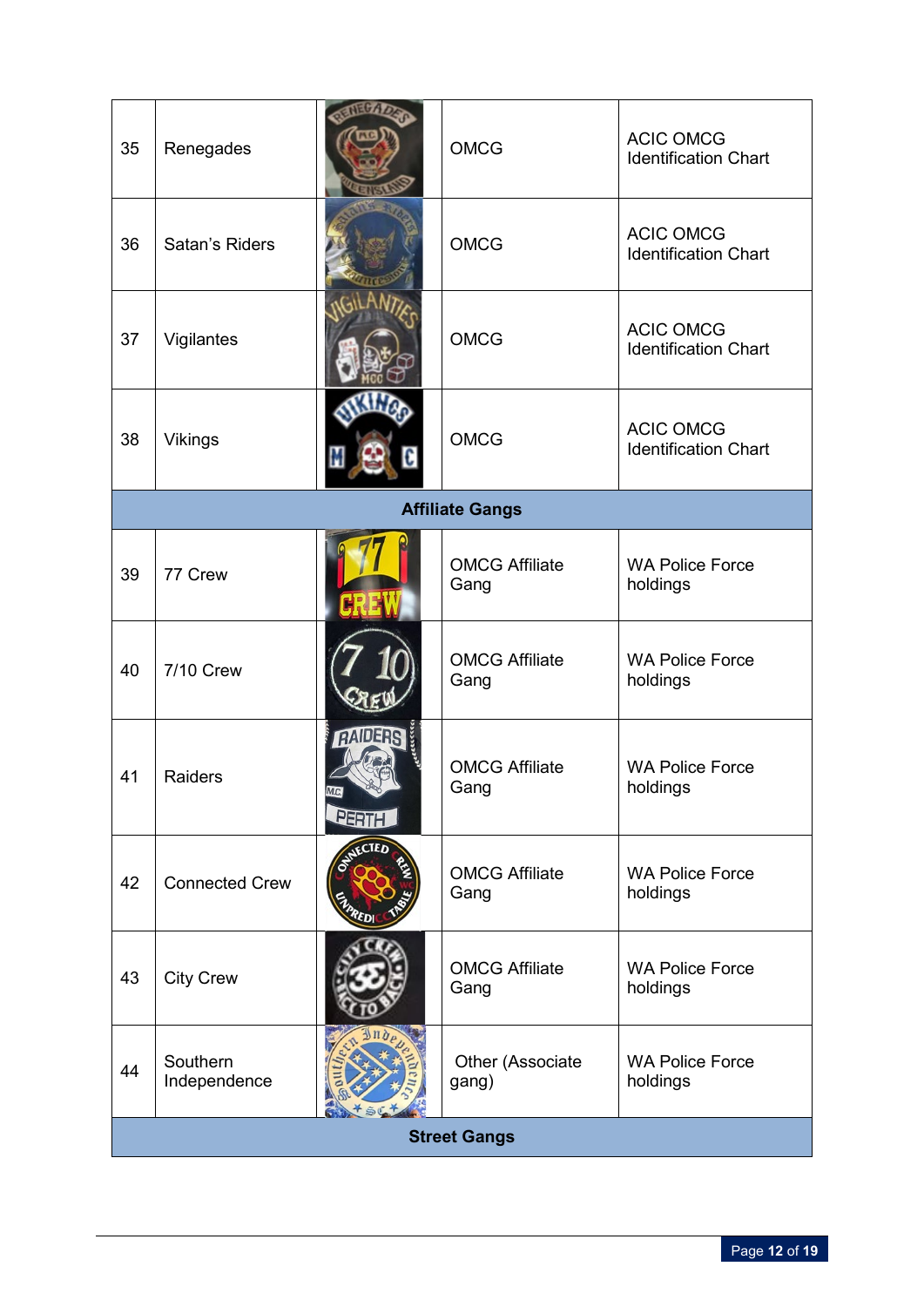| 45 | <b>Black Power</b> | <b>Street Gang</b> | <b>WA Police Force</b><br>holdings |
|----|--------------------|--------------------|------------------------------------|
| 46 | Mongrel Mob        | <b>Street Gang</b> | <b>WA Police Force</b><br>holdings |

# **Insignia of Identified Organisations**

## **The prohibition on the display of insignia of an identified organisation in a public place**

Clause 25 of the Bill provides that a person commits an offence if the person displays insignia of an identified organisation in a public place. The prohibition does not apply to a person who has not reached 18 years of age. The maximum penalty for the offence is imprisonment for 12 months and fine of \$12,000 (in the case of an individual) and a fine of \$60,000 in the case of a body corporate. The following are insignia of an identified organisation: includes the name of the organisation, the logo or patch of the organisation, and another image, symbol, abbreviation, acronym or other form of writing or mark that indicates membership or, of an association with, the organisation. The following are taken to be insignia of every identified organisation: the symbol "1%" or the symbol "1%er".

Insignia utilised by identified organisations, like the gang names themselves, is often intended to be intimidatory and depicts skulls, weapons and satanic/demonic imagery. This, coupled with antisocial behaviour, promotes an atmosphere of intimidation and fear of violence.

The display of insignia of an identified organisation by a person is designed to immediately associate that person with an identified organisation or denote that person as a member.

The public notoriety of identified organisations means that members of the public who see the display of insignia of an identified organisation feel intimidated, threatened or fearful. The intimidation, threat or fear increases in proportion to the number of members gathered together displaying such insignia.

OMCGs, Affiliate Gangs and Street Gangs each have their own brand (insignia) which is often depicted as the official gang logo or emblem. This forms part of each gang's 'colours' which comprise of the logo/emblem as well as the leather or denim jacket on which they are attached and a series of badges/patches. The 'colours' of an OMCG member serve as a notice to the world that the wearer is a member of an outlaw gang and are generally worn during OMCG events.

OMCG 'colours' usually contain a number of badges displaying the gang's insignia and other OMCG specific terms or references. These identifying marks are either specific to one particular gang or common throughout motorcycle gang culture. Particular patches and badges can reveal significant information about the wearer, including:

- the wearer's length of time with the gang:
- significant events in gang history;
- deeds the wearer has completed for the club;
- acts of violence the wearer has performed;
- indicating if the wearer deals in or has contacts for illicit drugs; and
- characteristics of their personality.

These badges are generally located on the front of the vest.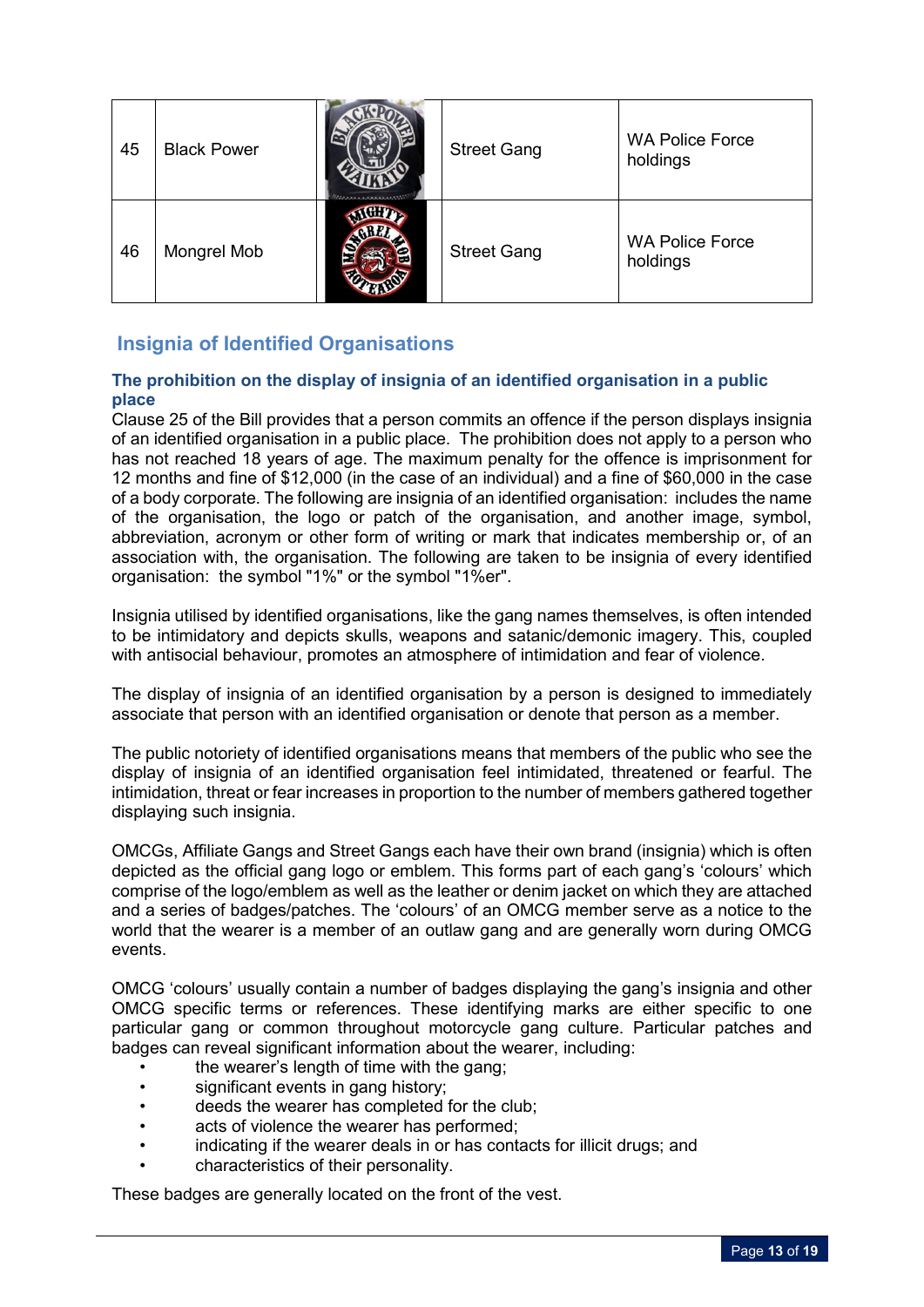The display of insignia of an identified organisation by members of identified organisations also serves to intimidate other identified organisations.

A prohibition on the display of such insignia will mean that members of the public can go about their lawful business in public places without experiencing such intimidation, threat or fear.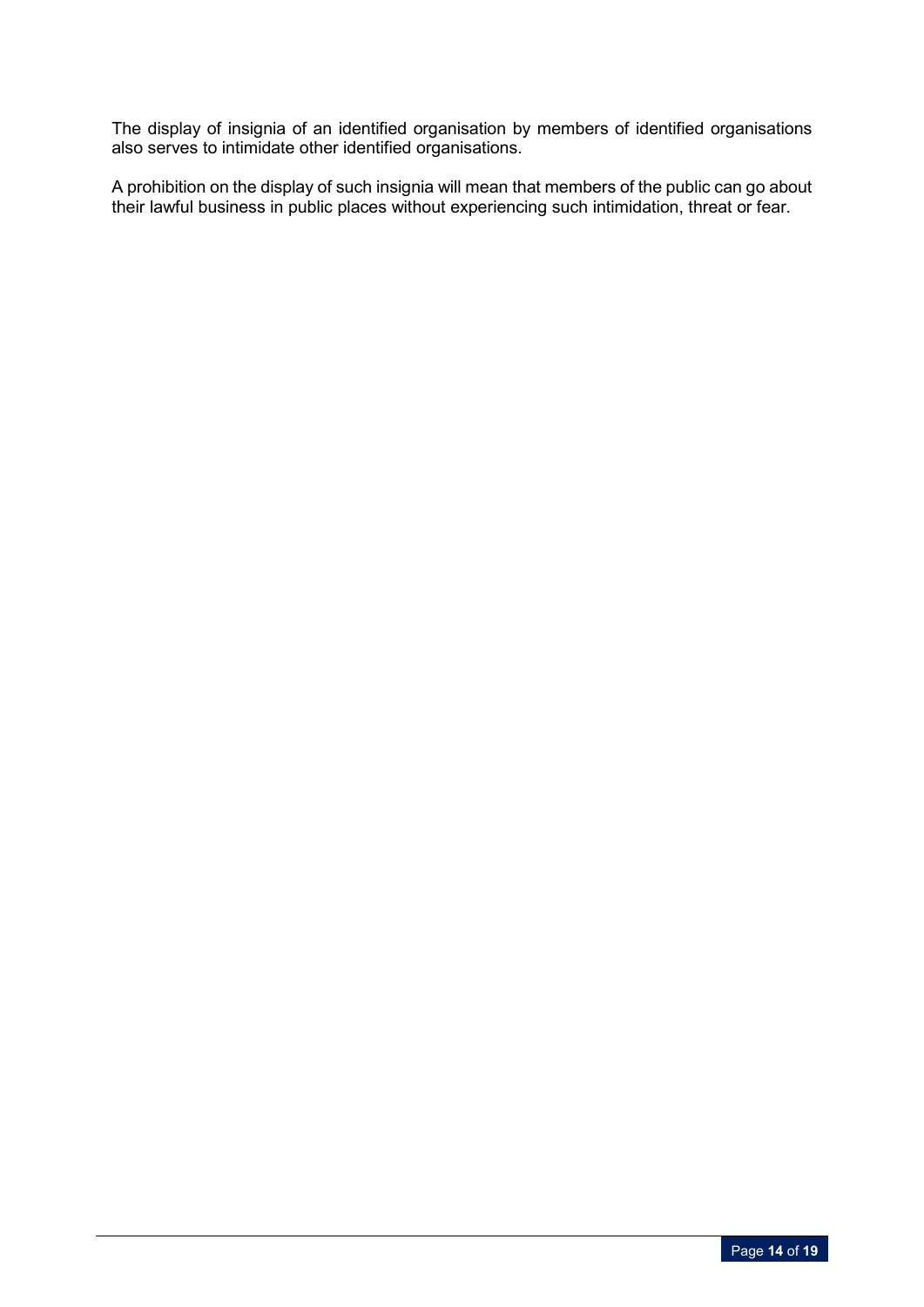## **Gang rivalry**

There is often rivalry, animosity and open warfare between members of different identified organisations. Violence between gangs is common and it is not unusual for members to wear their colours whilst participating in rivalry violence, using weapons such as firearms, steel bars and knives.

On 3 October 2010 members from the Finks OMCG and the Coffin Cheaters OMCG attended a street drag event at the Motorplex complex, Anketell Road, Kwinana Beach. The Coffin Cheaters were located near the 'Snap on' sponsors tent within the complex. At some stage, the two groups have come together where the Coffin Cheaters outnumbering the Finks have engaged in an altercation using steel bars, knives and a hand gun. During the altercation, a member of the Coffin Cheaters OMCG approached a member of the Finks OMCG with a pistol with a silencer, and shot the Finks OMCG member in the knee. The offender is believed to have dismantled the pistol and silencer and secreted it under the seat of his motorcycle. Other offenders used steel bars and knives to inflict multiple injuries on the victims. Throughout the ordeal, Coffin Cheater members were wearing their colours, whilst participating in the violence and committing the offences.

In a recent example (July 2021) a male victim was assaulted, receiving stab wounds to his arm and a jaw injury sustained from a knuckle duster-type weapon. Reporting on the incident indicates that at least five members of the Bandidos OMCG were assaulting a similar number of Lone Wolf OMCG members over a debt.

The display of insignia of an identified organisation by a member or members of one identified organisation can provoke or incite a breach of the peace or an act of violence by a member or members of another identified organisation.

#### **Impact on the public**

Innocent members of the public can be inadvertently caught in the crossfire and their health or safety may be put at risk. For example, on 12 December 2020 a shooting occurred at Perth Motorplex, Kwinana Beach, involving two victims.

Former Rebels Outlaw Motorcycle Gang State President Nickolas Martin was fatally wounded. The projectile that killed Martin, passed through him and grazed a young boy causing minor injuries before lodging in the arm of an unverified Bandidos Outlaw Motorcycle Gang member causing non-life-threatening wounds.

The display of insignia of an identified organisation by a person who is not a member of an identified organisation or otherwise entitled to display such insignia can also provoke violence. For example, on 26 August 2020, a member of the public was working on a vehicle at the front of his premises in Armadale. The victim was wearing a vest depicting the American fictional OMCG "Sons of Anarchy". At this time, a Gypsy Joker OMCG member, drove past and took offence to the vest being worn by the victim. The OMCG member stopped his car on the side of the road, confronted the victim and assaulted him several times by punching him to the face whilst removing the vest. During the incident, the offender stated "I've earned my vest, you haven't" prior to departing the scene with the victim's vest. A member of the Gypsy Joker OMCG was convicted of this offence and received 18 months imprisonment.

## **Purpose of the prohibitions**

A prohibition on the display of insignia of an identified organisation will lessen the likelihood of such breaches of the peace or acts of violence since, in most cases, absent the display of such insignia, a member or members of one identified organisation would not be able to identify a member or members of another identified organisation. More generally, the prohibition on the display or insignia of an identified organisation makes a member of an identified organisation less able to be identified to other persons who may wish to cause them harm.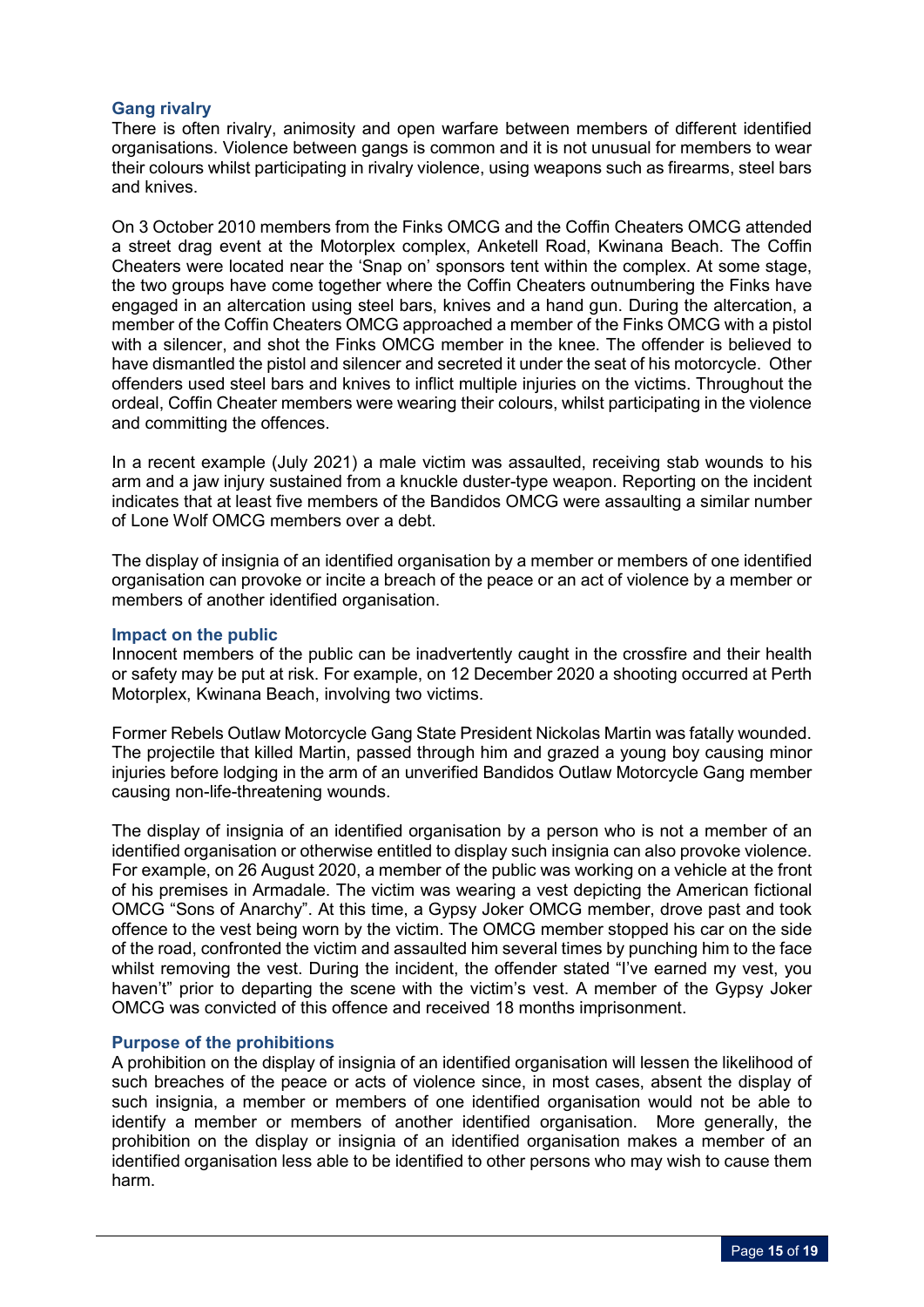The display of insignia of identified organisations is a powerful advertisement for identified organisations. A person may wish to become a member of an identified organisation because they see the impact the display of insignia by members of identified organisations has on other members of the public. A prohibition on the display of such insignia will deprive identified organisations of one means of recruiting members and reduce the intimidating impact on the community. Members who are no longer able to display insignia of an identified organisation may leave the identified organisation because the identified organisation is no longer attractive to them. In either case, the outcome is a reduction in membership of the organisation.

It is important to note that the prohibition on the display of insignia of identified organisations is not a blanket prohibition. The defences in the *Criminal Code* are not excluded. There are also other defences contained in clause 26 of the Bill. For example, it is a defence to a charge of an offence under clause 25 to prove that the display was for a genuine artistic, educational or law enforcement purpose, or for the purpose of preforming legal practitioner's functions or receiving legal advice, and in the circumstances, reasonable for that purpose. Further, it is a defence to a charge under clause 25 to prove that the accused did not know that the accused was displaying insignia of an identified organisation. It is also a defence to prove that the display of the insignia was authorised by another written law and was being displayed for the purpose of that authorising law.

# **Unlawful Consorting**

## **The prohibition on consorting contrary to a dispersal notice**

Under clause 36 of the Bill, a police officer may issue a dispersal notice in respect of a person (a restricted person) if three criteria are met. First, the person must have reached 18 years of age. Second, the police officer must reasonably suspect that the person is a member of an identified organisation and that the person has consorted, or is consorting, in a public place with another person who has reached 18 years or age and is a member of an identified organisation. Third, a dispersal notice has not already been issued in respect of the person for the suspected consorting.

It is not mandatory for a police officer to issue a dispersal notice upon satisfaction of the criteria in clause 36 and the police officer has a discretion as to whether or not such a notice is issued.

The dispersal notice is not of indefinite duration and, pursuant to clause 39 of the Bill, takes effect when served on the restricted person and remains in effect for a period of 7 days unless the notice is sooner revoked under clause 41(4).

A person commits an offence contrary to clause 42(1) of the Bill if they are served with a dispersal notice and, during the period that the notice is in effect, consorts with a named person in a public place. The maximum penalty for the offence is imprisonment for 12 months and a fine of \$12,000.

## **'Runs'**

'Runs' are gatherings organised and participated in, by OMCGs. These events involve travelling via motorcycle convoy from one location to another with the purpose of advertising the gang's profile and strength which can be used as a recruitment tool. During a run, members wear their 'colours' (insignia) and require a significant amount of police resources to ensure public safety.

National Runs are annual compulsory events. Only participants classified by the club as members, probationary members and prospective or nominees can attend. Some OMCGs will change the date of their run each year dependant on the requirements of senior members and availability of locations.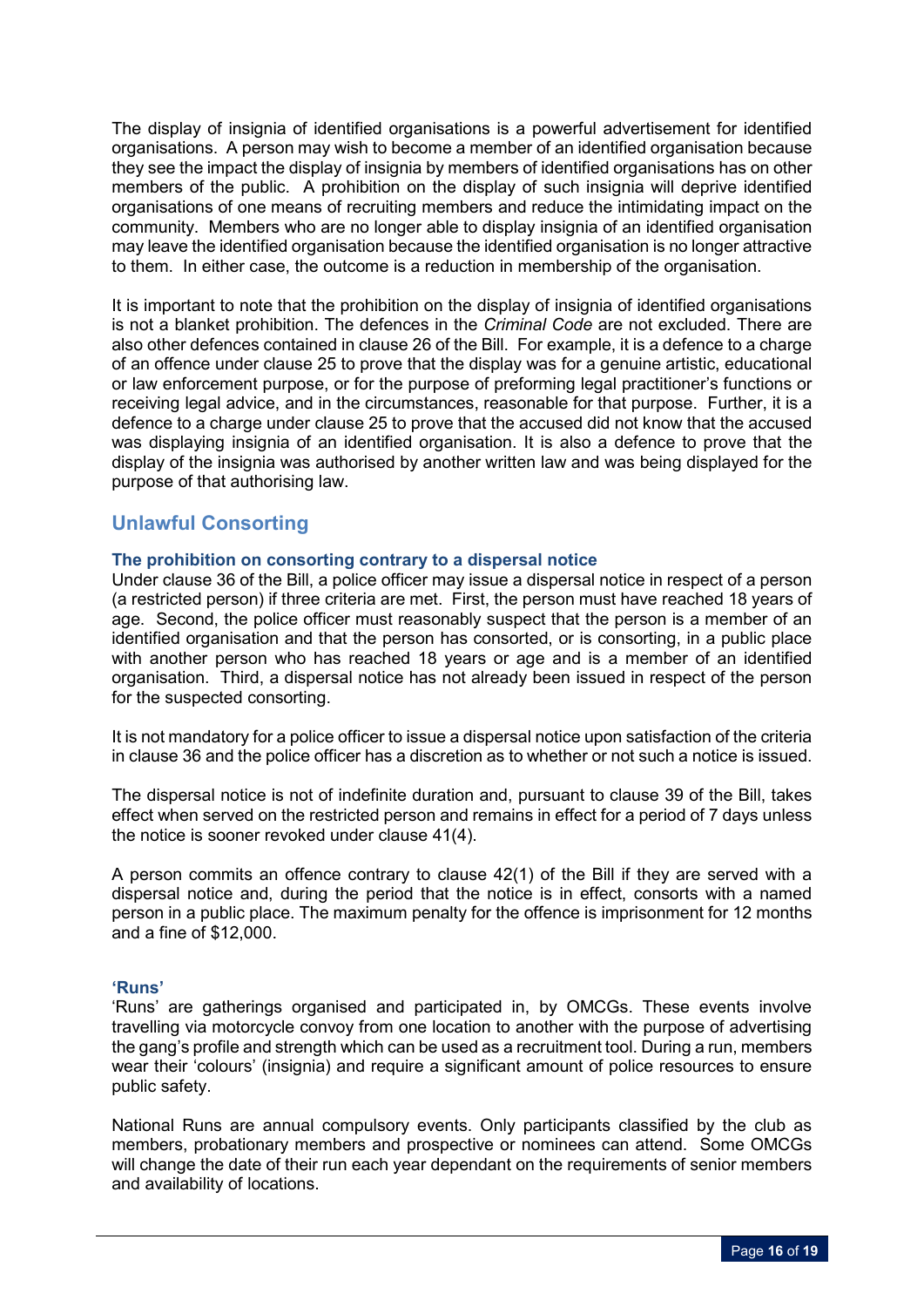These events occur over several days and are planned months in advance by the OMCG. Recent National Runs in WA include

- Rebels OMCG National Run, September 2013
- Hells Angels OMCG National Run, 8-12 February 2019
- Mongols OMCG National Run, 1-9 March 2021

OMCG members attend from all over Australia and as a result, numbers for these events can be high, with up to 350-400 OMCG members in attendance.

In addition to National Runs, many OMCGs also hold State Runs in which all chapters of an OMCG within the State are involved and it is compulsory for members to participate.

OMCGs in WA also regularly engage in 'club runs' which are a show of force to indicate strength. Club runs normally occur over a day with an evening party/event but can go over several days on occasion.

Runs in WA are heavily policed by WA Police Force. If not policed, OMCG members cause disturbances including committing various traffic and criminal offences. For example, in March 2019, Coffin Cheaters OMCG held a State run where members congregated at the Newdegate Hotel. No police were present due to no prior knowledge of the OMCG run. Numerous Coffin Cheaters members were present and during the evening several incidents occurred including entering the 'staff only' office area to remove the CCTV control box, assaulting a member of the public, damage to windows and glass wear and general disturbances.

The public notoriety of identified organisations means that members of the public who see members of an identified organisation consorting in a public place feel intimidated, threatened or fearful. The intimidation, threat or fear increases in proportion to the number of members gathered together

## **Intimidation by groups of gang members**

OMCGs use their notoriety to intimidate members of the public. Media reports on the violence of OMCG members likely increases public awareness and fear surrounding OMCG members.

Scarborough, WA, is a particularly evident example where local residents and businesses have been exposed to the violence and intimidation of OMCG members.

Throughout 2020, Hells Angels OMCG began to regularly gather in Scarborough and attend licensed venues alongside members of the public. Hells Angels members became involved in a number of incidents involving threats of violence or intimidation and appeared to be taking a dominant position in the Scarborough area. In September 2020, approximately 12 Hells Angels members were inside a licenced venue when they were approached by uniformed officers from WA Police Force and spoken to regarding a breach of Section 115 of the *Liquor Control Act 1988* as they were wearing colours and insignia of the Hells Angels OMCG. The group were abusive towards police and were immediately ejected. Outside the premises they continued to abuse and threaten officers, in front of members of the public. Further police resources were required before the group could be dispersed.

Hells Angels members have a history for being aggressive, belligerent, and difficult to police, with WA members wearing patches and tattoos bearing the number 673, denoting a specific dislike for the Gang Crime Squad of the WA Police Force. Each number represents a letter of the alphabet, i.e.  $6^{th}$  letter is **F**,  $7^{th}$  letter is **G** and  $3^{rd}$  letter is **C**. FGC is commonly known as the acronym for Fuck Gang Crime.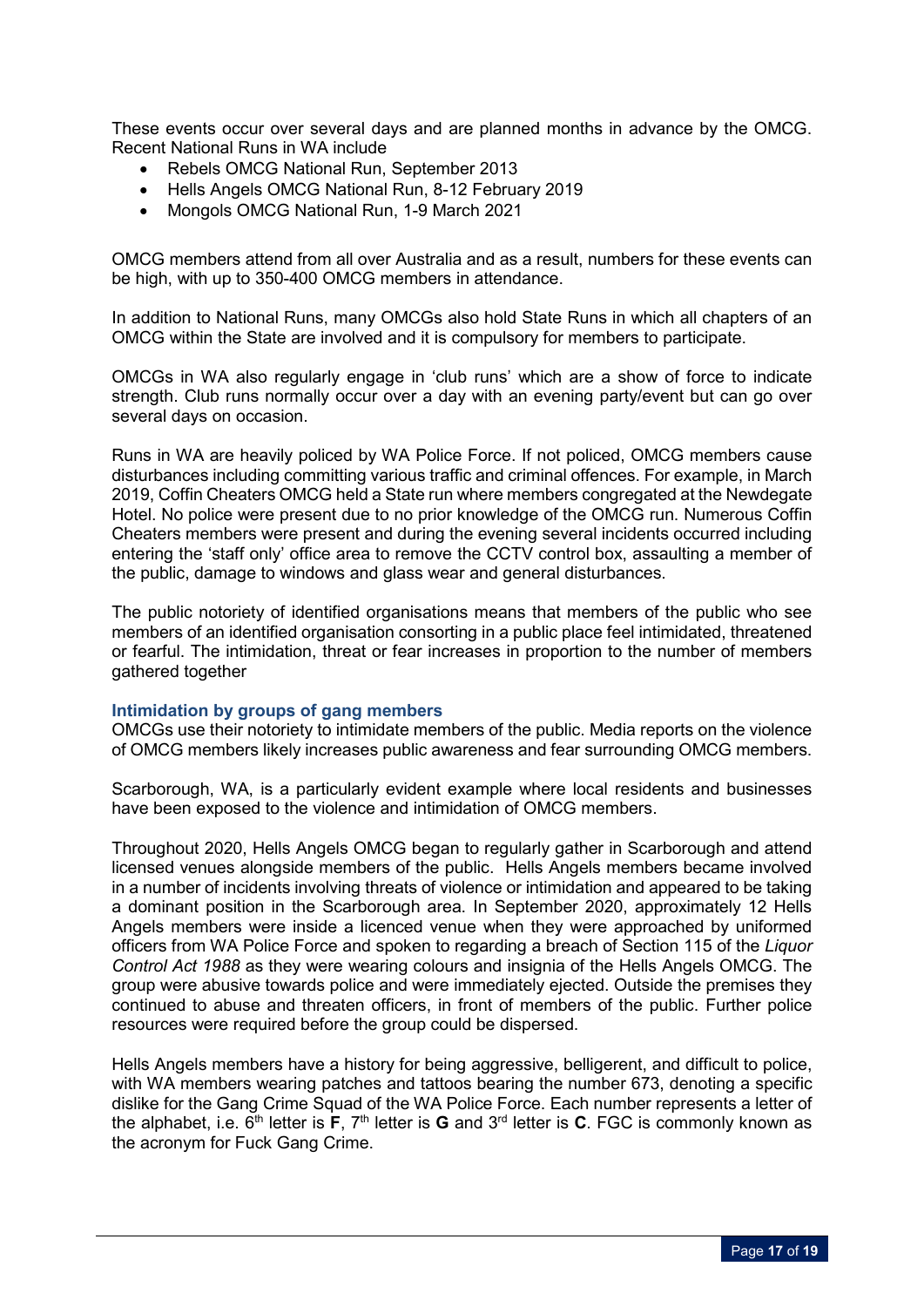## **Purpose of the prohibitions**

The issue of a dispersal notice to a member of an identified organisation to prohibit that member from consorting with another member of an identified organisation will mean that members of the public can go about their lawful business in public places without experiencing intimidation, threat or fear.

Members of identified organisations have been known to commit criminal offences with other members, as shown. This has been outlined by several examples in this report.

The issue of dispersal notices to members of identified organisations will reduce the number of offences committed by members of identified organisations in concert since the members cannot get together to commit such offences.

As outlined, there is often rivalry, animosity and open warfare between members of different identified organisations. Members of identified organisations who consort with each other in public places may provoke or incite a breach of the peace or an act of violence by members of another identified organisation. This violence has occurred in a range of public places including residential streets, dining venues, petrol stations, parks and the casino. For example, in September 2018 members of the Rebels OMCG and the Comanchero OMCG participated in a violent feud on a grassed area within the Crown Casino Perth complex. The violence was filmed by a member of the Rebels and involved assaults on several members of the Comanchero, including stomping on their heads.

Innocent members of the public can be inadvertently caught in the crossfire and their health or safety may be put at risk, as occurred with the Perth Motorplex shooting where a child was injured as a result of the shooting of a Rebels OMCG member.

The issue of dispersal notices to members of identified organisations will lessen the likelihood of such breaches of the peace or acts of violence since the members cannot get together in public to plan or engage in such behaviour.

A person may have joined, or wish to join, an identified organisation because they want to be part of a brotherhood. The issue of dispersal notices to members of identified organisations to prevent them from consorting with other members undermines the basis for joining an identified organisation. A person may decide not to join an identified organisation if they are aware that they could be the subject of a dispersal notice. A member of an identified organisation may leave the identified organisation because the identified organisation is no longer attractive to them if they cannot consort with other members. In either case, the outcome is a reduction in membership of the organisation.

It is also important to note that the prohibition on consorting contrary to a prohibition notice is not a blanket prohibition. The defences in the *Criminal Code* are not excluded. Further, there are a number of defences to a charge of consorting contrary to a dispersal notice contained in clause 43 of the Bill. For example, it is a defence to prove that the consorting occurred between persons who are family members and the consorting was reasonable in the circumstances. Further, it is a defence to prove that the consorting occurred in the course of receiving a health service or social welfare service and the consorting was necessary in the circumstances.